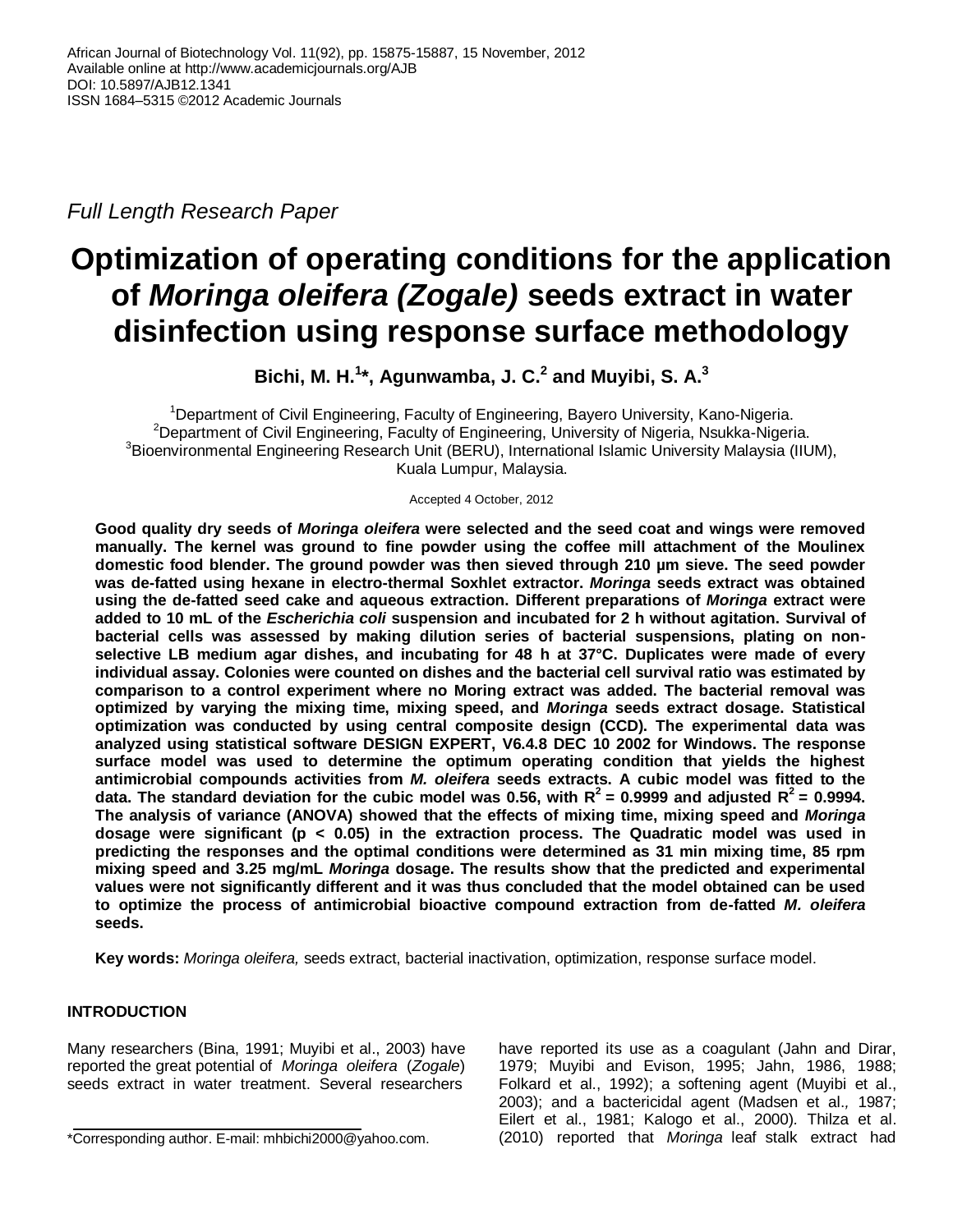mild activities against *E. coli* and *Entrobacter aerogenes*. Bukar et al. (2010) also studied the antimicrobial activities of *Moringa* seed chloroform extract and *Moringa* seed ethanol extract. They found both show inhibitory effects on the growth of *E. coli* and the minimum Inhibitory Concentration (MIC) was > 4 mg/ml.

The safety of using *M. oleifera* in water treatment has also received some attention. Sani (1990) reported the use of leaves as vegetables and for medicinal purposes in Northern Nigeria. Berger et al. (1984) in a study on the toxicology of *M. oleifera* seed concluded that it may not constitute a serious health hazard. Muyibi and Evison (1995) suggested that further studies need to be carried out to ensure the complete safety of using *M. oleifera* in water treatment. Folkard et al. (1989) however reported that to date, all the studies have concluded that there is no evidence to suggest any acute or chronic effects on humans, particularly at the low doses required for water treatment.

The mechanism of the action of *M. oleifera* seeds extract in water disinfection is yet to be fully understood (Suarez et al., 2005). Bichi (2011) studied the effect of the method of seed processing on the disinfection action of *Moringa*. It was found that the largest zone of inhibitions of 9 mm (using agar well method) and 12.38 mm (using Disc Diffusion method) were produced with the *Moringa* Disinfection Solution which was produced using the de-fatted *Moringa* cake and aqueous extraction method. In comparison, Thilza et al. (2010) found that extract from *Moringa* leaf stalk, 1000 mg/mL, inhibited *E. coli* with the zone of inhibition of 10 mm. The operating conditions for the extraction of the bioactive compounds, however, needs to be optimized to obtain the best result for subsequent application. The aim of this research was to determine the optimum operating conditions for the application of *M. oleifera* seeds extract in water disinfection. This involved optimizing the operating conditions (*Moringa* extract dosage, mixing time and mixing speed), for the extraction of the bio-active constituents of the *M. Oleifera* seeds, for application in the disinfection of portable water. The optimized parameter was the percentage of *E. coli* removal with *M. oleifera* seeds extract.

## **MATERIALS AND METHODS**

## **Preparation of** *Moringa oleifera* **seeds extract**

The dry *M. oleifera* seeds used for the studies were obtained locally from the villages surrounding the Bayero University (New Campus) Kano, Nigeria. The seeds were air freighted to the Biotechnology Engineering Research Unit (BERU) of the Department of Biotechnology Engineering, Kulliyya of Engineering, International Islamic University Malaysia (IIUM) Kuala Lumpur, Malaysia where the laboratory investigation was carried out. Good quality dry seeds of *M. oleifera* were selected and the seed coat and wings were removed manually. The kernel was ground to fine powder using the coffee mill attachment of the Moulinex domestic food blender. The ground powder was then sieved through 210 µm sieve. The seed

powder was de-fatted using hexane in electro-thermal Soxhlet extractor (Ali, 2010) and the procedure was as follows: Weighing 10 g of *M. oleifera* seed powder and setting it in the thimbles of the electro thermal soxhlet extraction chamber; addition of 170 mL of hexane in the heating chamber; evaporating of hexane within three cycles each for 30 min to ensure the extraction of oil from the seeds (until the hexane became colorless); drying of *M. oleifera* cake residue from the soxhlet thimbles and weighting the dry sample (Muyibi et al., 2003).

The *M. oleifera* cake residue stock after oil extraction was used in the preparation of the *Moringa* seeds extract. Measured quantities of the de-fatted Moring seed powder was dissolved in a beaker and made up to 1000 mL with distilled water. The active ingredients were extracted by mixing with a stirrer at a pre-set mixing speed and for a pre-set mixing time as outlined in the experimental design. The mixture was filtered through No.1 Whatt-man filter paper and the extract was used for the disinfection studies.

## **Preparation of** *Escherichia coli* **culture**

The *E. coli* culture was prepared as described in Obire et al. (2005). Nutrient broth (130.0 gm) was dissolved in 1000 mL distilled water by heating slightly. The mixture was sterilized at 130°C for 15 min at 15 SPT in autoclave. The sterilized broth was cooled to room temperature and was used to prepare the *E. coli* culture. *Escherchia coli* (ER2566) strain, obtained from the Department of Biological Sciences, Bayero University, Kano-Nigeria, was grown in 10 mL broth at 37°C overnight to obtain an exponential growth phase. This gave an *E. coli* concentration of 1.0 x 10<sup>5</sup> cfu/mL and was used for disinfection studies as the synthetic water.

## **Disinfection studies**

The procedure for the disinfection study described in Suarez et al. (2003) and Fisch et al. (2004) was used. The study was conducted according to the experimental matrices developed as presented in Tables 1 and 2. One milliliter (mL) each of the *Moringa* extract dosage (Table 2) was added to 10 mL of the *E. coli* suspension and incubated for 2 h without agitation. The various cell survivals were assessed by making dilution series of bacterial suspensions, plating on non-selective LB medium agar dishes, and incubating for 48 h at 37°C. Duplicates were made of every individual assay. Colonies were counted on dishes and the cell survival ratio was estimated by comparison to a control experiment where no *Moringa* extract was added. The same procedure was applied to surface water obtained from Rimin Gado dam reservoir, about 13 km from Bayero University New Campus, for the validation of the results.

## **Experimental design**

## *Optimization parameters*

The aim here was to determine the responses of a dependent variable on some chosen independent variables. The dependent variable selected for this study was the residual *E. coli* count expressed in bacterial population removal (%). The independent variables chosen were mixing speed (rpm), mixing Time (min), and *M. oleifera* extracts dosage (mg/L). The range of values of each of these parameters used for the optimization study was chosen based on the following criteria:

**(i) Mixing time (A):** Ali (2010) considered 2 to 6 min mixing time for low speed and 15 to 35 min for high speed and found optimum at 41 min mixing time at low mixing speed of 40 rpm for the application of *Moringa* seed extract in coagulation. Thus, a mixing time of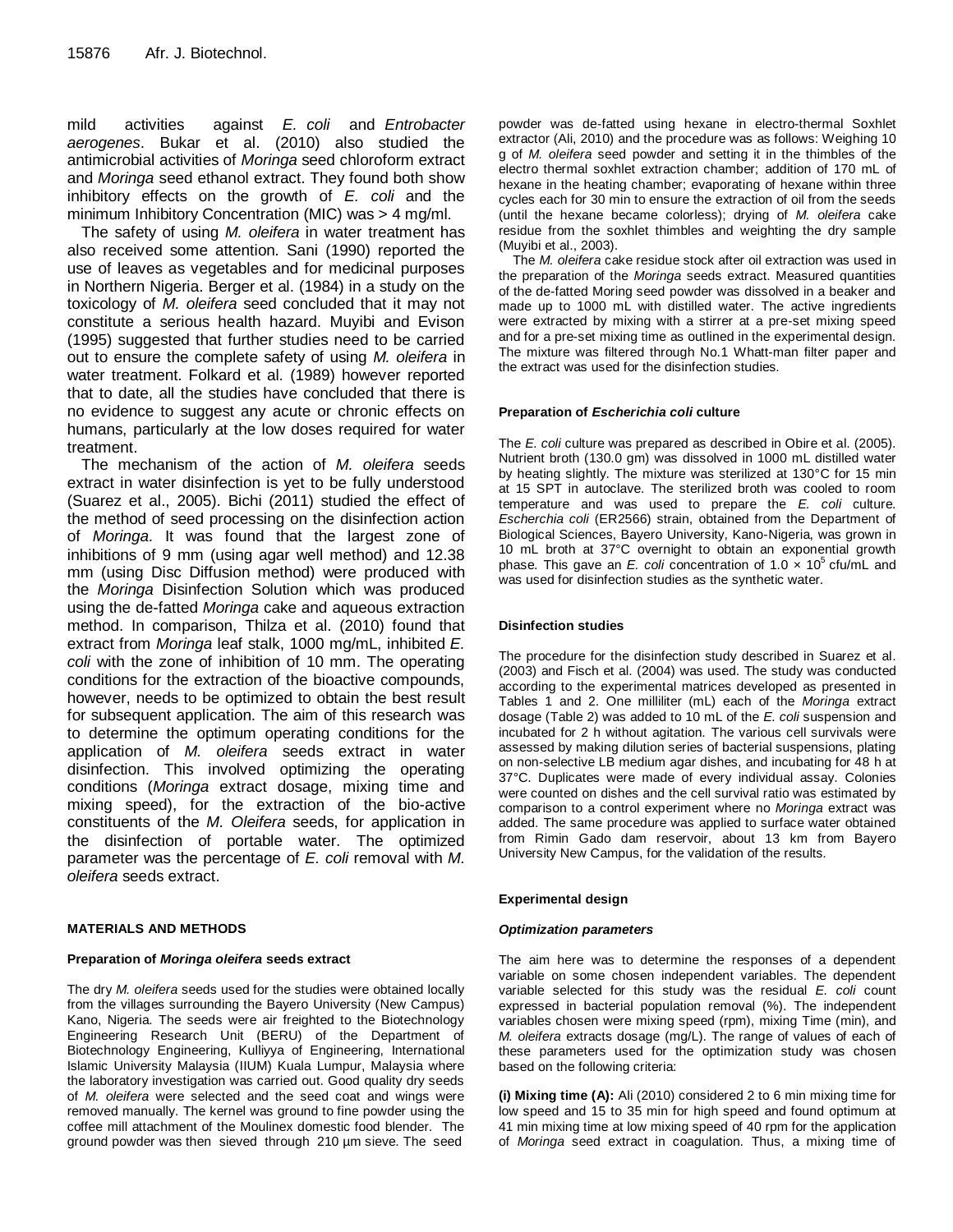|  | <b>Table 1.</b> Experimental domain of central composite design (CCD). |  |  |  |  |  |
|--|------------------------------------------------------------------------|--|--|--|--|--|
|--|------------------------------------------------------------------------|--|--|--|--|--|

|                        |          |       | <b>Factor level</b> |        |        |
|------------------------|----------|-------|---------------------|--------|--------|
|                        | $-1.682$ | -1    |                     |        | +1.682 |
| Mixing time (min)      | 1.00     | 2.00  | 31.00               | 60.00  | 79.77  |
| Mixing speed (rpm)     | 15.00    | 20.00 | 85.00               | 150.00 | 194.32 |
| Moringa dosage (mg/mL) | 0.25     | 0.50  | 3.25                | 6.00   | 7.87   |

2 to 60 min was selected for this study to cover this range in the disinfection study.

**(ii) Mixing speed (B):** Ali (2010), using 20 to 60 rpm low speed and 100 to 150 rpm high speed mixing, found that high speed mixing was not significant for coagulation and obtained highest turbidity removal at 100 rpm and 60 min mixing time. The study also found optimum turbidity removal at 40 rpm mixing speed and 41 min mixing time. Thus, a mixing speed covering this range of 20 to 150 rpm was chosen for the disinfection study.

**(iii)** *Moringa* **dosage (C)**: Suarez et al. (2003) reported that 2 mg/mL of *Moringa* had the strongest inhibition and 6 mg/mL of Flo had the highest effect on *E. coli* growth. Thilza et al. (2010), using extracts from *Moringa* leaf stalk, found 1000 mg/mL had mild activity against *E. coli* and *Entrobacter aerogenes*. Bukar et al. (2010) reported 4 mg/mL as the minimum inhibitory concentration (MIC) for chloroform extract of *M. oleifera* seeds. Ali (2010) found 0.75 mg/L *Moringa* seeds extract as optimum concentration for coagulation of low turbidity waters. In this study therefore, a concentration range of 0.5 to 6.0 mg/L *Moringa* seeds extract was considered for the optimization of the operating conditions for the application of *Moringa* seeds extract in water disinfection.

#### *Experimental design*

The optimization study was carried out using response surface methodology (RSM), which is a statistical method that uses quantitative data from appropriate experiments to determine the regression model equation and the operating conditions (Gan and Latiff, 2011). The dependent variable selected for the study is the residual *E. coli* count expressed in percentage bacterial removal, and the independent variables chosen are: i) mixing time[A] (min); ii) mixing speed [B] (rpm); and iii) processed *M. oleifera* seed extract dose [C] (mg/mL).

Statistical optimization was conducted by using central composite design (CCD). The experimental data was analyzed using statistical software DESIGN EXPERT, V6.4.8 DEC 10 2002 for Windows. Using the range of values for the three parameters selected, Design expert generated the following experimental design. The range and centre point values of the three independent variables were presented in Table 1. These were based on the results of Suarez et al. (2003) and Ali (2010). The experimental design consisted of eight factorial points, six axial points at a distance of  $\pm 1.682$  from the centre and six replicates of the central point. Five experimental runs were added based on point results obtained by earlier researchers (Suarez et al., 2003; Ali, 2010) investigating other applications of *Moringa* in water treatment. The extreme lowest values were negative, and hence were adjusted to the next lower positive values.

The design summary and the design layout for the 25 experiments were given in Table 2 for surface response, central composite design. Each experiment was replicated three times (Suarez et al., 2003) and the mean values selected as observed response.

As presented by Gan and Latiff, (2011), the variables were coded according to the equation:

$$
X = (X_i - X_0) / \Delta X \dots (1)
$$

Where  $X =$  coded value,  $X_i =$  actual value,  $X_0 =$  actual value in the centre of the domain, and  $\Delta X$ = the increment of  $X_i$  corresponding to a variation of 1 unit of X.

The mathematical model corresponding to the composite design is:

$$
Y = \beta_{0} + \sum_{i=1}^{3} \beta_{i} X_{i} + \sum_{i=1}^{3} \beta_{i} X_{i}^{2} + \sum_{i=1}^{2} \sum_{j=1+1}^{3} \beta_{ij} X_{i} X_{j} + \varepsilon
$$
  
............ (2)

Where Y = dependent variable (Percentage Coliform reomoval),  $\beta_0$ = model constant,  $\beta_i$ ,  $\beta_{ii}$ ,  $\beta_{ii}$  = model coefficients, and  $\epsilon$  = error.

The equation represents the linear, quadratic and interaction effects of the variables. Design expert software (Version 6.0, Stat-Ease, Inc., Minneapolis, MN) was used to analyze the experimental data and calculate the predicted responses. The validity of the experimental design was verified using additional experiments thereafter.

#### **Statistical analysis**

The experimental data was analyzed using statistical software (DESIGN EXPERT, V6.4.8 DEC 10 2002 for Windows) to develop the factorial regression model for determining the optimum conditions. The optimal extraction conditions were estimated from the regression analysis and three-dimensional (3D) response surface plots of the independent variable and each of the three dependent variables.

#### **Model verification**

The predictive model was verified using surface water collected from Rimin Gado dam reservoir about 15 km from the Bayero University New Campus. The procedure was as described in Suarez et al. (2003), Fisch et al. (2004) and Gan and Latiff (2011) as earlier presented in Section 2.3.

## **RESULTS AND DISCUSSION**

## **Observed and predicted** *E. coli* **removal**

The detailed results for the 25 experimental runs are given in Table 2, together with the observed responses and predicted values. The percentage of *E. coli* removal ranged from 44.8 to 100.0%. The highest *E. coli* removal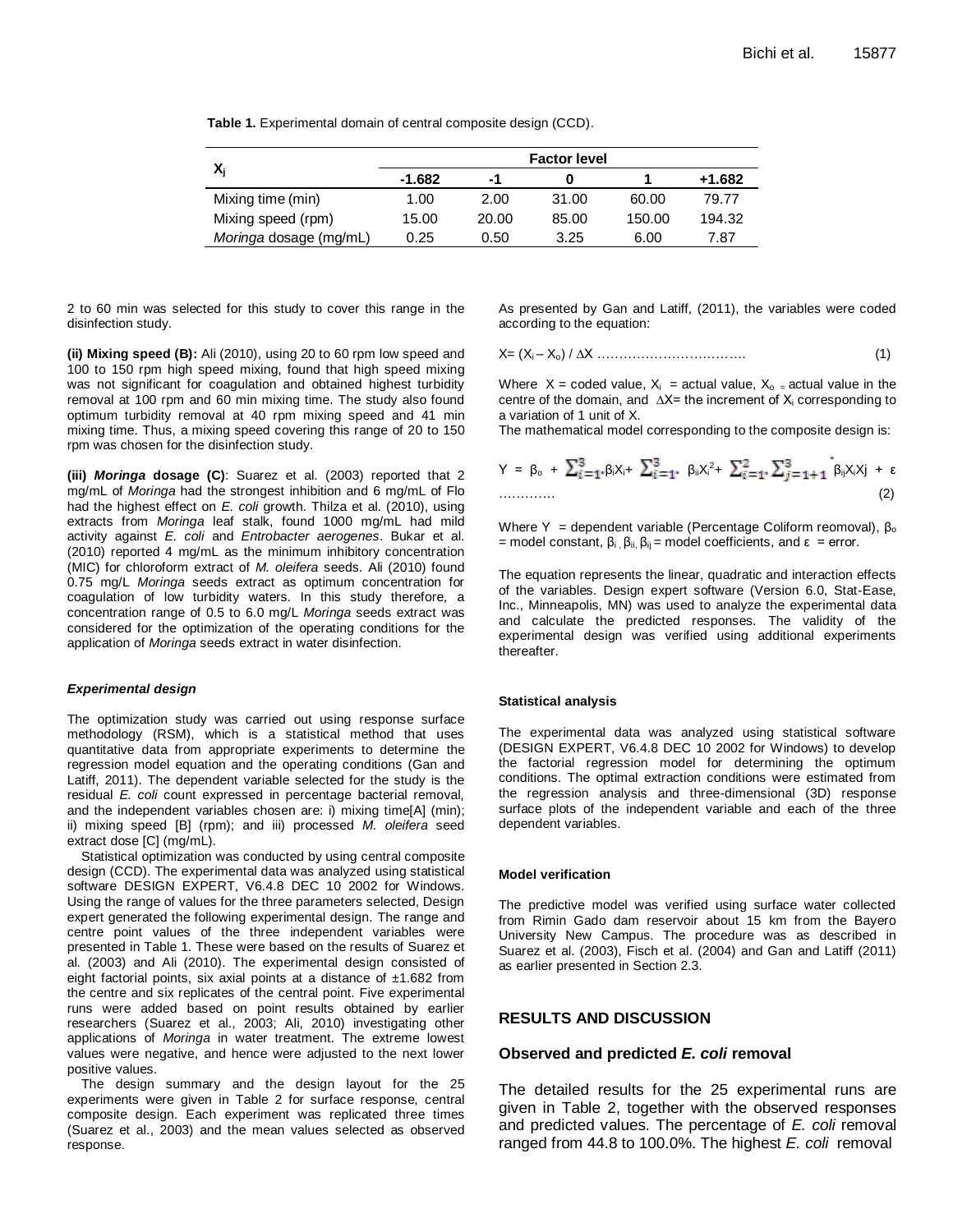| <b>Standard</b> | Run            |              | <b>Mixing time</b> | <b>Mixing speed</b> | Moringa dosage | Observed E. coli | Predicted E. coli |
|-----------------|----------------|--------------|--------------------|---------------------|----------------|------------------|-------------------|
| order           | order          | <b>Block</b> | (Min)              | (Rpm)               | (mg/mL)        | removal<br>(%)   | removal (%)       |
| 15              | 1              | Block 1      | 31.00              | 85.00               | 3.25           | 99.3             | 99.42             |
| 25              | $\overline{c}$ | Block 1      | 31.00              | 85.00               | 3.25           | 98.5             | 99.42             |
| 11              | 3              | Block 1      | 31.00              | 15.00               | 3.25           | 75.09            | 75.09             |
| 19              | 4              | Block 1      | 31.00              | 85.00               | 3.25           | 100              | 99.42             |
| 9               | 5              | Block 1      | 1.00               | 85.00               | 3.25           | 100              | 100               |
| 12              | 6              | Block 1      | 31.00              | 194.32              | 3.25           | 97.7             | 97.7              |
| 10              | 7              | Block 1      | 79.77              | 85.00               | 3.25           | 100              | 100               |
| 8               | 8              | Block 1      | 60.00              | 150.00              | 6.00           | 40               | 40                |
| 18              | 9              | Block 1      | 31.00              | 85.00               | 3.25           | 100              | 99.42             |
| 1               | 10             | Block 1      | 2.00               | 20.00               | 0.50           | 95.9             | 95.9              |
| 6               | 11             | Block 1      | 60.00              | 20.00               | 6.00           | 76.7             | 76.7              |
| 14              | 12             | Block 1      | 31.00              | 85.00               | 7.87           | 44.8             | 44.8              |
| 7               | 13             | Block 1      | 2.00               | 150.00              | 6.00           | 53.2             | 53.2              |
| 4               | 14             | Block 1      | 60.00              | 150.00              | 0.50           | 89.05            | 89.5              |
| 13              | 15             | Block 1      | 31.00              | 85.00               | 0.25           | 48.3             | 48.3              |
| $\overline{c}$  | 16             | Block 1      | 60.00              | 20.00               | 0.50           | 91.75            | 91.75             |
| $\mathbf 5$     | 17             | Block 1      | 2.00               | 20.00               | 6.00           | 45.8             | 45.8              |
| 16              | 18             | Block 1      | 31.00              | 85.00               | 3.25           | 99.3             | 99.42             |
| 17              | 19             | Block 1      | 31.00              | 85.00               | 3.25           | 99.4             | 99.42             |
| 3               | 20             | Block 1      | 2.00               | 150.00              | 0.50           | 97               | 97                |
| 24              | 21             | Block 1      | 30.00              | 100.00              | 2.00           | 46               | 46                |
| 23              | 22             | Block 1      | 40.00              | 150.00              | 4.00           | 64.9             | 64.9              |
| 22              | 23             | Block 1      | 30.00              | 150.00              | 2.00           | 47               | 47                |
| 20              | 24             | Block 1      | 41.00              | 40.00               | 0.75           | 71.4             | 71.4              |
| 21              | 25             | Block 1      | 60.00              | 100.00              | 2.50           | 88.7             | 88.7              |

**Table 2.** Observed and predicted responses (*E. coli* removal).

was obtained at mixing speed of 85 rpm, mixing time of 31 min, and *Moringa* dosage of 3.25 mg/mL. Figure 1 shows the plot of the predicted versus actual responses and a close agreement between experimental and predicted values was indicated. The normal plot of residuals (Figure 2) also indicated good normality of the residuals.

The highest *E. coli* removal was obtained under the experimental conditions of mixing time  $(A) = 31$  min, mixing speed  $(B) = 85$  rpm, and *moringa* dosage  $(C) =$ 3.25 mg/mL. All the six axial points fall at this value (Figure 3) and the point prediction gave percentage *E. Coli* removal of 99.4167% with 98.83% at 95% CI low and 100% at 95% CI high. The standard error of the mean was 0.23 which was low enough (Table 5).

## **Model fitting**

Table 3a, b and c shows the model fit summary. A cubic model was indicated with the sum of squares of 7220.76, 10 degrees of freedom, and an F value of <0.0001 which is <0.05 and thus the model is significant (Table 3a). The lack-of-fit test result (Table 3b) shows that the model has insignificant lack-of fit. With 0.0 sum of squares and < 0.0001 p-value. Table 3c shows that the standard deviation for the cubic model was 0.56,  $R^2$  = 0.9999 and adjusted  $R^2$  = 0.9994 which was the highest value of adjusted  $R^2$  and thus was adequate.

Table 4 shows the analysis of variance (ANOVA) for the response surface cubic model. The ANOVA indicated that the contribution of the cubic model was significant. The fitted cubic model in coded variable was given in equation (3) and in actual values in equation (4).

*E. coli* **Removal (%)** = +99.42 + 91.93 \*A -111.31\* B +  $72.92^*$  C +34.62  $^*A^2$  -50.20  $^*B^2$  -10.17\*  $C^2$  -5.99\*A\*B +3.72\*A\*C -3.46\*B\*C -52.97\*A<sup>3</sup> +68.84\*B<sup>3</sup> -31.22\*C<sup>3</sup> - $67.99^*$ A $^2$  \*B +61.55 \*A $^{2*}$ C +152.17\*A\*B $^2$  -190.44\*A\*C $^2$  - $123.00^*B^2$  \*C +106.59\*B\* $C^2$ -5.04\*A\*B\*C …(3)

Where: A=Mixing Time (min); B=Mixing Speed (rpm); and C=*Moringa* Dosage (mg/mL)

*E. coli* **Removal (%)** = +40.16576 -7.18449\* MT +7.59540\*MS -120.74497\*MD +0.26237  $*$ MT<sup>2</sup> -  $0.079895*MS<sup>2</sup>+21.77717$  \*MD<sup>2</sup> -0.13404 \*MT MS+4.12350 \* MT \* MD +0.40090\* MS \* MD -2.17176E - 003 \* MT $^{3}$  +2.50664E-004 \* MS $^{3}$ -1.50103\* MD $^{3}$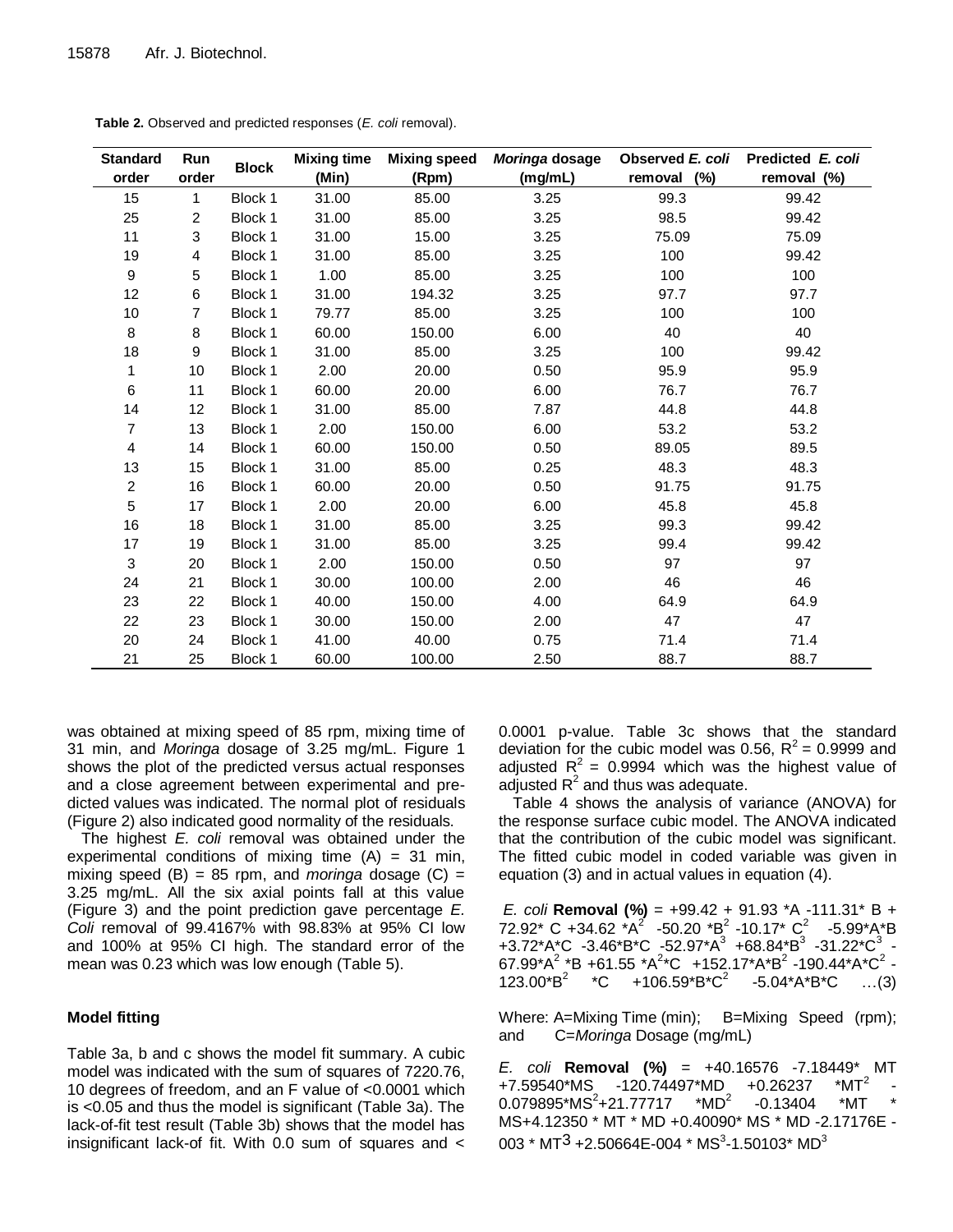

**Figure 1.** Predicted versus actual responses.



**Figure 2.** Normal plot of residuals.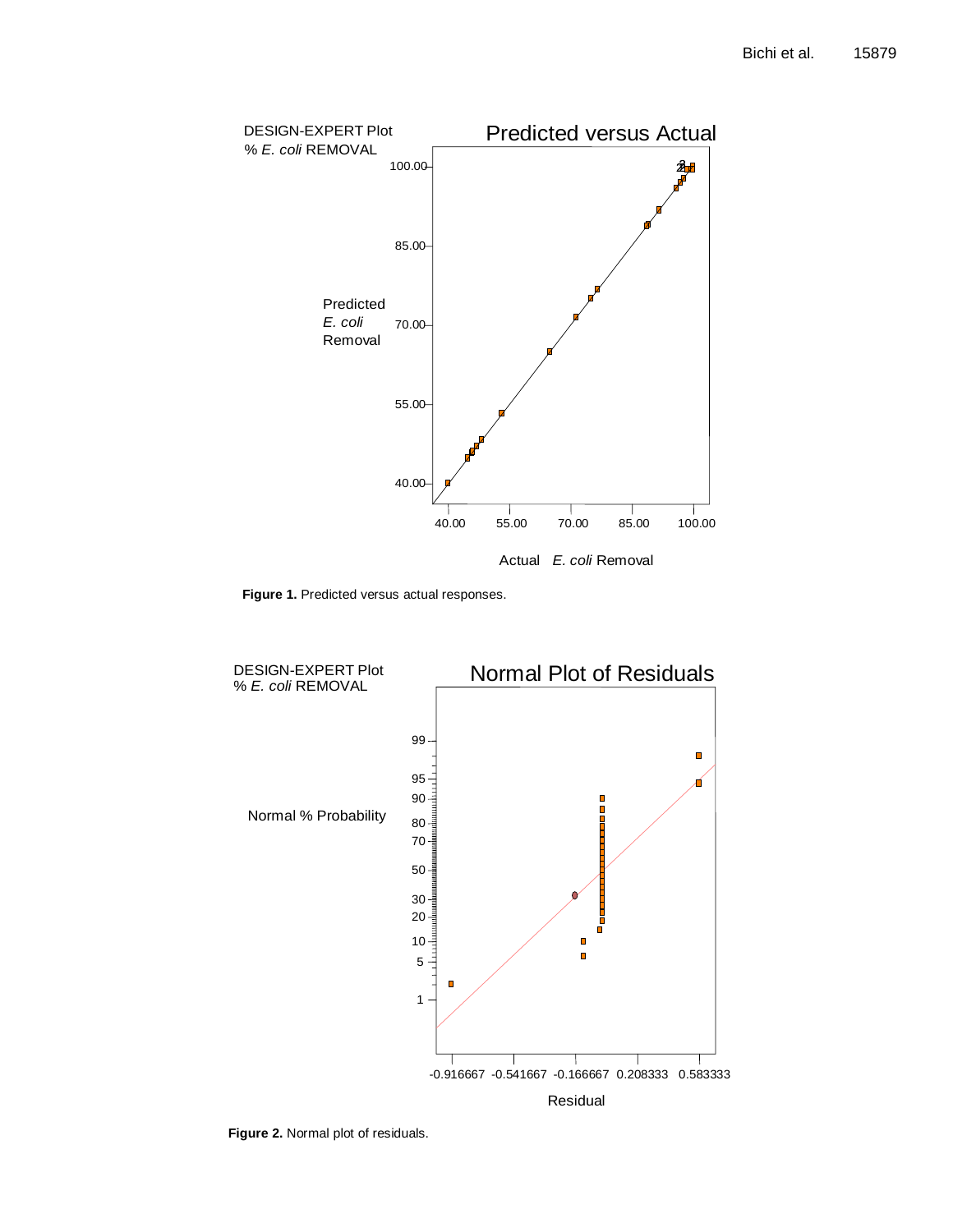

A: MIXING TIME

 $\overline{a}$ 

Figure 3. Axial points for CCD surface response model.

**Fable 3a.** Model fit summary: sequential model sum of squares.<br>
<u>Table 3a.</u> Model fit summary: sequential model sum of squares.

| <b>Source</b> | Sum of squares | DF | Mean squares   | <b>F</b> Value | Prob > F |           |
|---------------|----------------|----|----------------|----------------|----------|-----------|
| Mean          | $1.552E + 005$ |    | $1.552E + 005$ |                |          | Suggested |
| Linear        | 1863.94        | 3  | 621.31         | 1.23           | 0.3245   |           |
| 2FI           | 416.77         | 3  | 138.92         | 0.24           | 0.8639   |           |
| Quadratic     | 2988.60        | 3  | 996.20         | 2.07           | 0.1474   |           |
| Cubic         | 7220.76        | 10 | 722.08         | 2331.78        | < 0.0001 | Suggested |
| Residual      | 1.55           | 5  | 0.31           |                |          |           |
| Total         | $1.677E + 005$ | 25 | 6707.78        |                |          |           |

*Sequential Model Sum of Squares"*: Select the highest order polynomial where the additional terms are significant and the model is not aliased.

| <b>Source</b>     | Sum of squares | DF | Mean square | <b>F-Value</b> | Prob > F |           |
|-------------------|----------------|----|-------------|----------------|----------|-----------|
| Linear            | 10626.13       | 16 | 664.13      | 2144.67        | < 0.0001 |           |
| 2FI               | 10209.36       | 13 | 785.34      | 2536.07        | < 0.0001 |           |
| Quadratic         | 7220.76        | 10 | 722.08      | 2331.78        | < 0.0001 |           |
| Cubic             | 0.000          | 0  |             |                |          | Suggested |
| <b>Pure Error</b> | 1.55           | 5  | 0.31        |                |          |           |

**Table 3b.** Lack of Fit Tests

*"Lack of Fit Tests"*: Want the selected model to have insignificant lack-of-fit.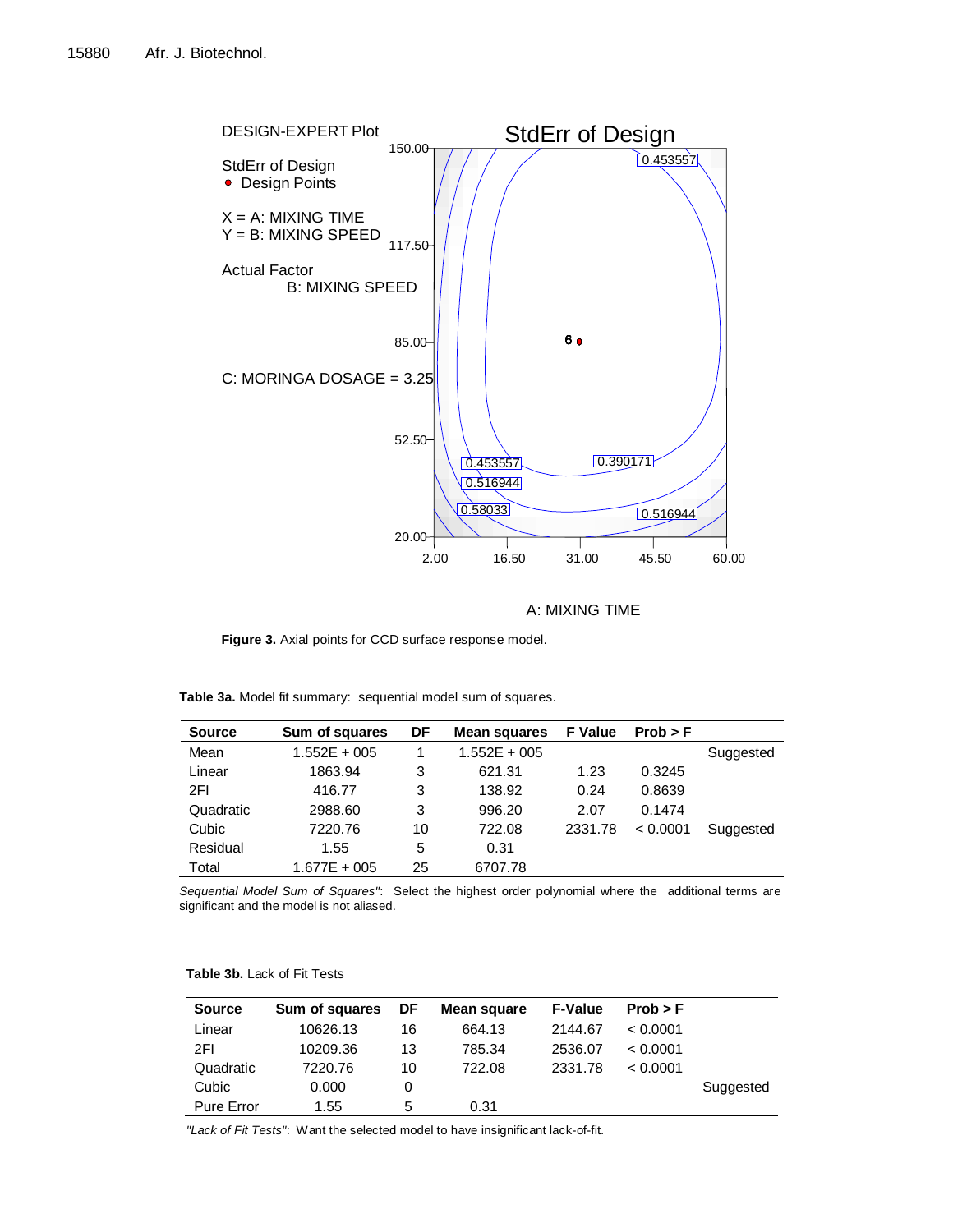| <b>Source</b> | Std Dev. | <b>R-sauared</b> | <b>Adjusted R-squared</b> | <b>Predicted R-squared</b> | <b>Press</b> |           |
|---------------|----------|------------------|---------------------------|----------------------------|--------------|-----------|
| Linear        | 22.50    | 0.1492           | 0.0277                    | $-0.1441$                  | 14292.08     |           |
| 2FI           | 23.82    | 0.1826           | $-0.0899$                 | $-0.5333$                  | 19153.20     |           |
| Quadratic     | 21.94    | 0.4218           | 0.0749                    | $-1.5448$                  | 31788.46     |           |
| Cubic         | 0.56     | 0.9999           | 0.9994                    |                            |              | Suggested |

**Table 3c.** Model summary statistics.

+ Case(s) with leverage of 1.0000: PRESS statistic not defined.

**Table 4.** ANOVA for response surface cubic model.

| <b>Source</b>   | Sum of squares | DF    | <b>Mean square</b> | <b>F-Value</b> | $p = Prob > F$ |             |
|-----------------|----------------|-------|--------------------|----------------|----------------|-------------|
| Model           | 12490.07       | 19    | 657.37             | 2122.84        | < 0.0001       | Significant |
| Α               | 60.73          | 1     | 60.73              | 196.12         | < 0.0001       |             |
| В               | 93.36          | 1     | 93.36              | 301.49         | < 0.0001       |             |
| C               | 354.19         | 1     | 354.19             | 1143.76        | < 0.0001       |             |
| $A^2$           | 57.91          | 1     | 57.91              | 187.01         | < 0.0001       |             |
| $B^2$           | 178.44         | 1     | 178.44             | 576.23         | < 0.0001       |             |
| $C^2$           | 95.90          | 1     | 95.90              | 309.69         | < 0.0001       |             |
| AB              | 286.80         | 1     | 286.80             | 926.16         | < 0.0001       |             |
| АC              | 111.00         | 1     | 111.00             | 358.47         | < 0.0001       |             |
| ВC              | 95.91          | 1     | 95.91              | 309.72         | < 0.0001       |             |
| $A^3$           | 59.62          | 1     | 59.62              | 192.52         | < 0.0001       |             |
| $B^3$           | 119.57         | 1     | 119.57             | 386.13         | < 0.0001       |             |
| $C^3$           | 247.25         | 1     | 247.25             | 798.43         | < 0.0001       |             |
| $A^2B$          | 36.37          | 1     | 36.37              | 117.45         | 0.0001         |             |
| $A^2C$          | 17.07          | 1     | 17.07              | 55.14          | 0.0007         |             |
| $AB^2$          | 22.07          | 1     | 22.07              | 71.28          | 0.0004         |             |
| AC <sup>2</sup> | 26.18          | 1     | 26.18              | 84.54          | 0.0003         |             |
| $B^2C$          | 84.61          | 1     | 84.61              | 273.21         | < 0.0001       |             |
| BC <sup>2</sup> | 42.22          | 1     | 42.22              | 136.34         | < 0.0001       |             |
| <b>ABC</b>      | 203.01         | 1     | 203.01             | 655.58         | < 0.0001       |             |
| Pure Error      | 1.55           | 5     | 0.31               |                |                |             |
| Cor Total       | 12491.62       | 24    |                    |                |                |             |
| Std. Dev.       |                | 0.56  |                    | R-Squared      |                | 0.9999      |
| Mean            |                | 78.79 |                    | Adj R-Squared  |                | 0.9994      |
| C.V.            |                | 0.71  |                    | Pred R-Squared |                | N/A         |
| <b>PRESS</b>    |                | N/A   |                    | Adeq Precision |                | 120.548     |

Case(s) with leverage of 1.0000: Pred R-Squared and PRESS statistic not defined.

-1.24373E-003 \*  $MT^2$  \* MS+0.026612 \*  $MT^2$  \* MD +1.24194E-003 \* MT \*  $MS^2$  -0.86833 \* MT \* MD<sup>2</sup> - $0.010586$  \* MS<sup>2</sup> \*MD +0.21684\*MS\*MD<sup>2</sup> -9.71787E-004 \*MT\*MS\*MD ……………… ……… …… (4)

Where: MT=Mixing Time (min); MS=Mixing Speed (rpm); and MD=*Moringa* Dosage (mg/mL)

The significance of each coefficient was determined using the F-test and P-value (Table 4).

According to Atkinson and Doney (1992), the corresponding variables would be more significant if the absolute F-value becomes greater and the P-value becomes smaller. Values of p (Prob >F) greater than 0.100 indicates the model terms are not significant. The model F-value of 2122.84 implies the model is significant. There is only 0.01% chance that a 'model F-value' this large could occur due to noise. The p-values (Prob. >F) less than 0.0500 indicate model terms are significant. Values greater than 0.1000 indicate the model terms are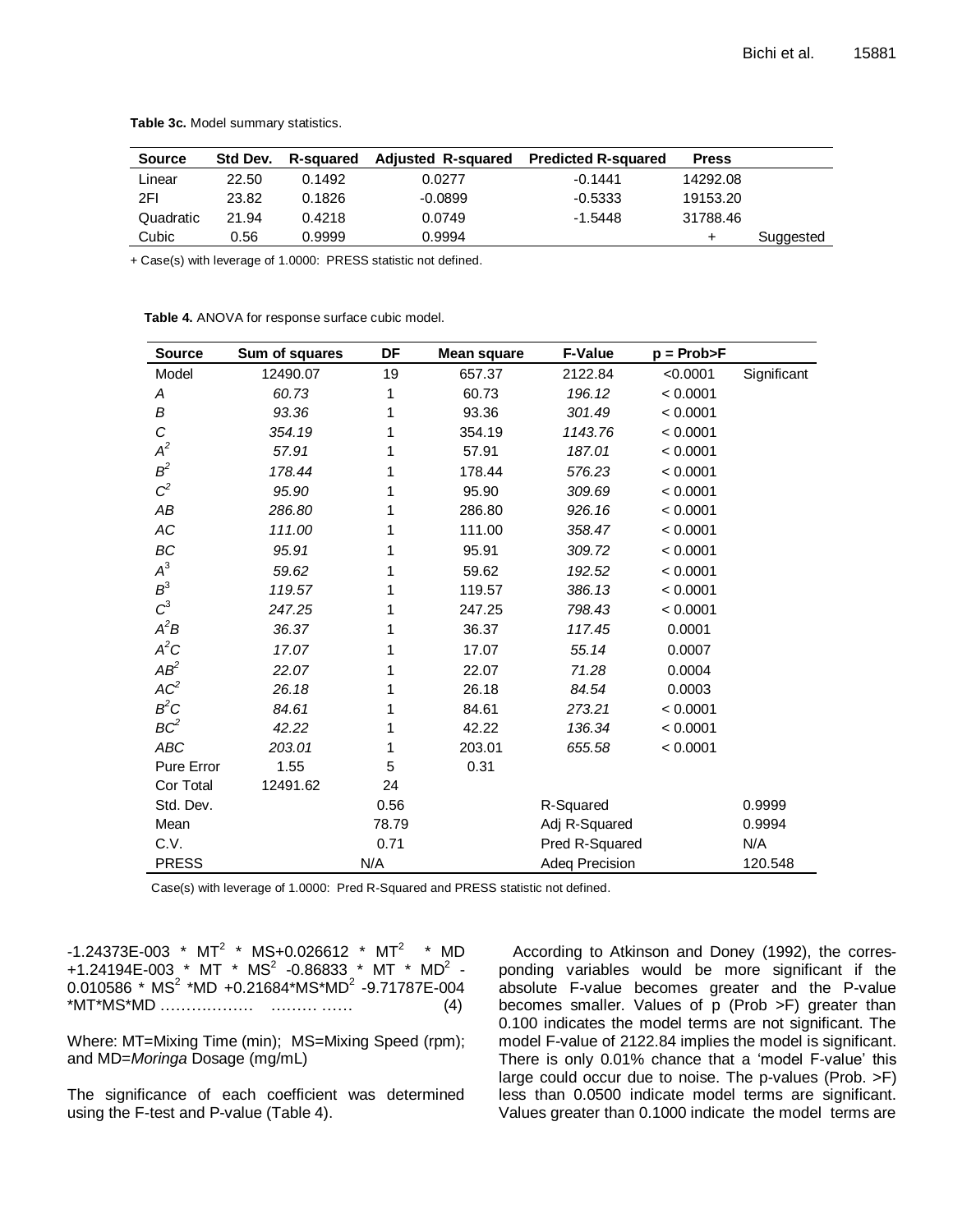

 **Figure 4.** Mixing speed and *Moringa* dosage interaction plots (a) Contour plots (b) 3D surface response plots.



 **Figure 5.** Mixing time and *Moringa* dosage interaction plots (a) Contour plots (b) 3D surface response plots.

**Figure 4a: Contour Plots for Mixing Time and Figure 4b: 3D Surface Response Plots for** 

not significant. Thus A, B, C, A<sup>2</sup>, B<sup>2</sup>, C<sup>2</sup>, AB, AC, BC, A<sup>3</sup>, Response surface model  $B^3$ ,  $C^3$ , A<sup>2</sup>B, A<sup>2</sup>C, AB<sup>2</sup>, AC<sup>2</sup>, B<sup>2</sup>C, BC<sup>2</sup>, ABC are significant model terms.

"Adeq Precision" measures the signal to noise ratio. A ratio greater than 4 is desirable. In this case, ratio of 120.548 indicates an adequate signal and thus the model can be used to navigate the design space.

From Table 4, the variable with the largest effect on the *E. coli* removal was the *Moringa* dosage (F = 1143.76), followed by the interaction term of mixing time and mixing speed (AB: F = 926.16) and the cubic term of *moringa* dosage ( $C^3$ : F = 798.43). The p-values (Prob.>F) of < 0.05 indicated that all the model terms were significant.

## **Response surface model**

The 3D response surface and contour plot as a function of mixing speed and Moringa dosage mixing time and *Moringa* dosage, and mixing speed and *Moringa* dosage are given in Figures 4a, b, 5a, b, and 6a, b respectively. Figure 4a and b shows that the region of 85 rpm mixing speed and 31 to 35 min mixing time would give a higher *E. coli* removal, compared to higher or lower mixing speed and mixing time. The removal of *E. coli* decreased with increasing or decreasing mixing speed from this region. Figure 5a and b show that *E. coli* removal was maximum at around 3.0 to 3.5 mg/mL *Moringa* dosage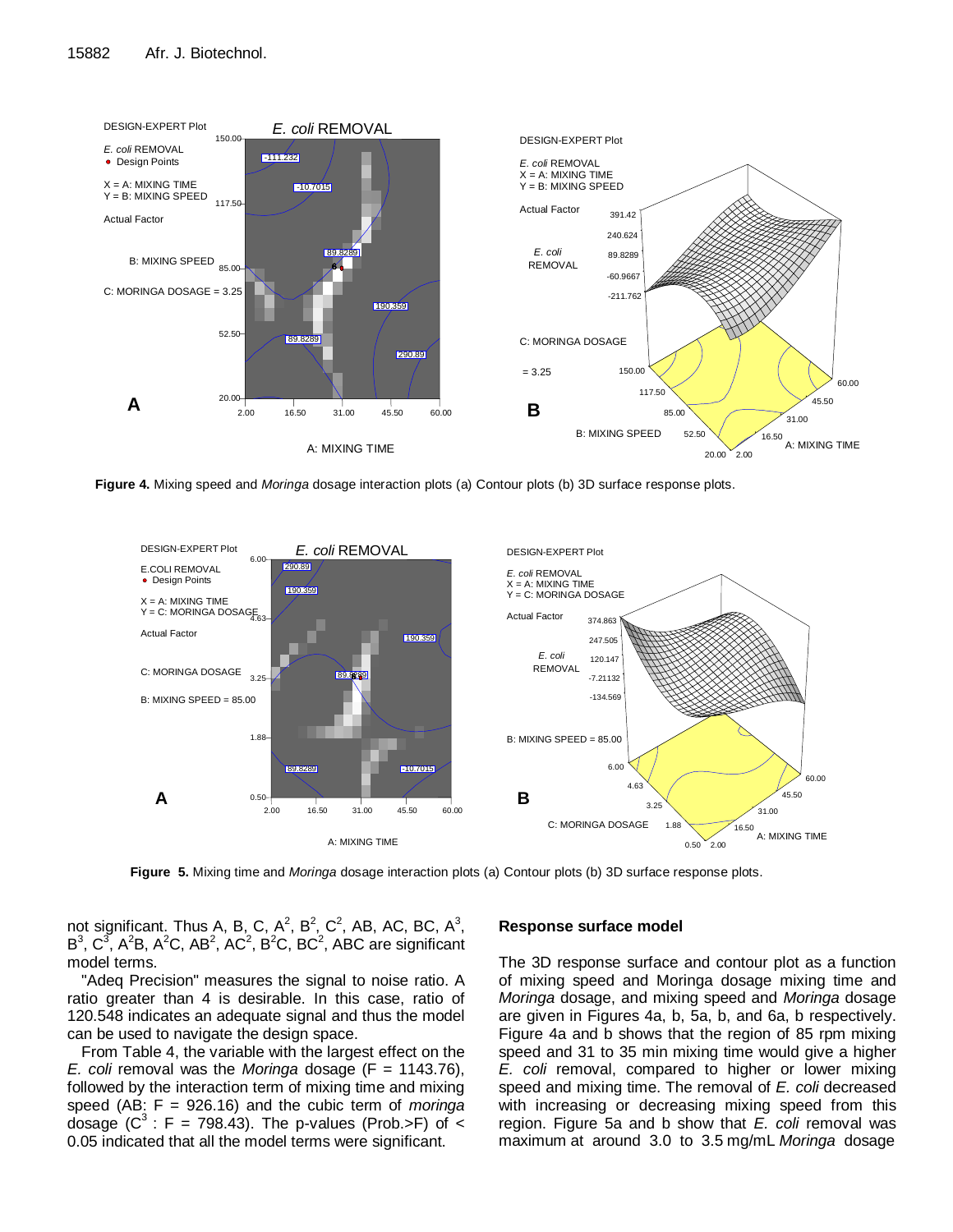

**Figure 6.** *Moringa* dosage and Mixing speed interaction plots (a) Contour plots (b) 3D surface response plots.

| <b>Table 5.</b> Centre Point Prediction for Response Surface Model |
|--------------------------------------------------------------------|
|--------------------------------------------------------------------|

| Factor            | Name              | Level          | Low Level         | <b>High Level</b> | Std. Dev.      |            |             |
|-------------------|-------------------|----------------|-------------------|-------------------|----------------|------------|-------------|
| A                 | Mixing Time       | 31.00          | 2.00              | 60.00             | 0.000          |            |             |
| B                 | Mixing Speed      | 85.00          | 20.00             | 150.00            | 0.000          |            |             |
| С                 | Moringa Dosage    | 3.25           | 0.50              | 6.00              | 0.000          |            |             |
|                   | <b>Prediction</b> | <b>SE Mean</b> | <b>95% CI Low</b> | 95% CI High       | <b>SE Pred</b> | 95% PI Low | 95% PI High |
| % E. coli Removal | 99.4167           | 0.23           | 98.83             | 100.00            | 0.60           | 97.87      | 100.96      |

**Table 6a.** Constraints for Targetted Variables

| <b>Name</b>            | Goal                 | Lower<br>Limit | <b>Jpper</b><br>Limit | Lower<br>Weiaht | <b>Upper</b><br>Weight | Importance |
|------------------------|----------------------|----------------|-----------------------|-----------------|------------------------|------------|
| Mixing Time (mins)     | is target $= 31.00$  |                | 60                    |                 |                        |            |
| Mixing Speed(rpm)      | is target $= 85.00$  | 20             | 150                   |                 |                        | 3          |
| Moringa Dosage(mg/mL)  | is target $= 3.25$   | 0.5            | 6                     |                 |                        | 3          |
| (% )<br>E.Coli Removal | is target $= 100.00$ | 40             | 100                   |                 |                        | 3          |

and 31 to 45 min mixing time, whereas it decreases with low values of mixing speed and higher or lower *Moringa* dosage.

Figure 6a, and b shows that up to 100% *E. coli* removal could be achieved around 3.0 to 3.5 mg/mL *Moringa* dosage and 80 to 90 rpm mixing speed. This efficiency, however, decreased with higher or lower mixing speed and *Moringa* dosage.

## **Optimization**

The centre point prediction from the model is given in

Table 5. This showed the centre point for the optimized design solution at a mixing time of 31.0 min, mixing speed at 85.0 rpm, and *Moringa* dosage of 3.25 mg/mL within the range of values of the variables considered. All the six design points yielded *E. coli* removal of around 99.4167 and 98.83% at 95% Confidence Interval fall within this centre point. This design point was indicated in the overlay plots of mixing speed and mixing time given in Figure 7. Using this centre point prediction as a constraint (Table 6a), the response surface model yielded two design point solutions as shown in Table 6b. The two design solutions consisted of mixing time of 31.00 and 31.25 min, 84.66 and 85.00 rpm mixing speed, and 3.25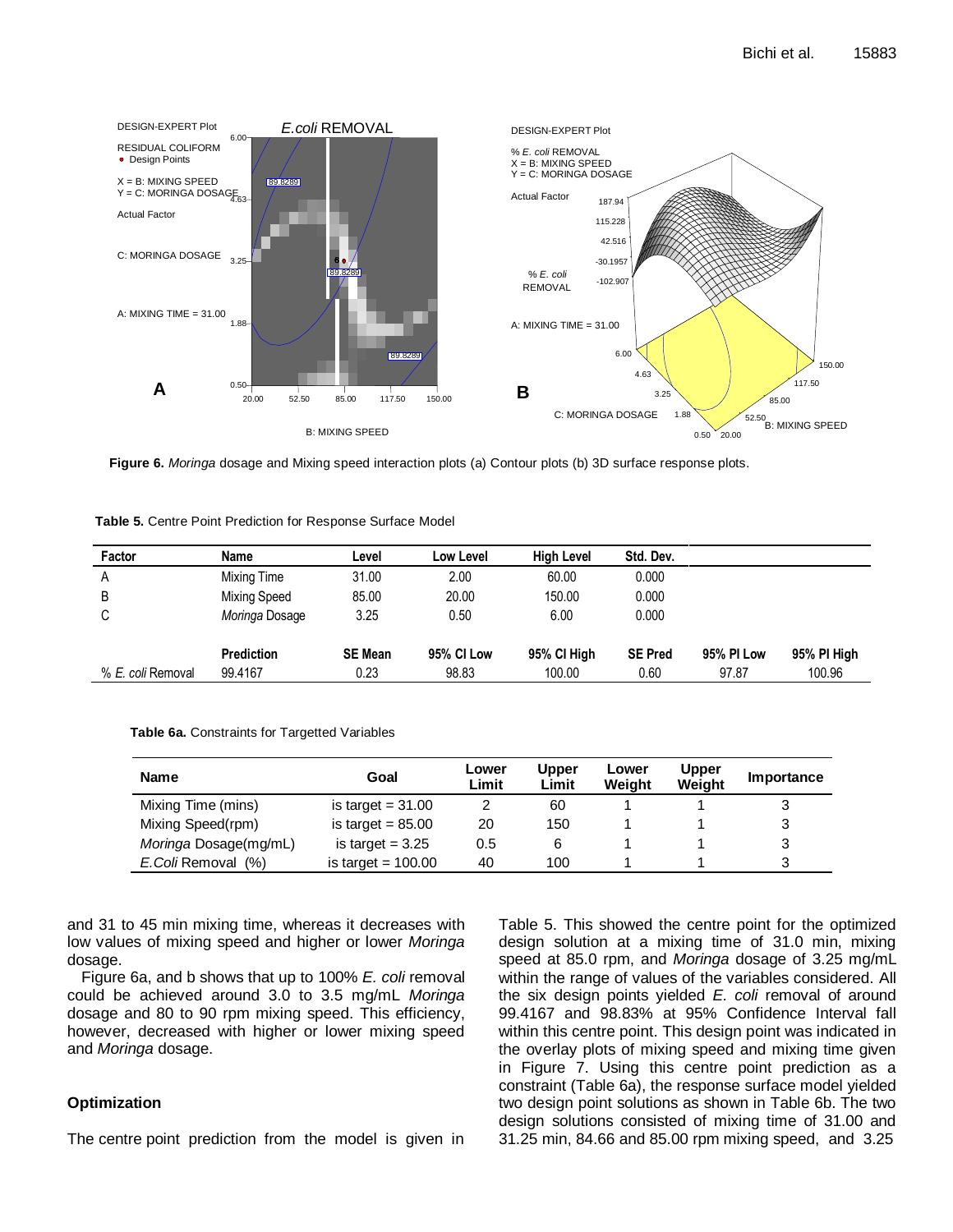|  |  | Table 6b. Optimized numerical solutions. |
|--|--|------------------------------------------|
|--|--|------------------------------------------|

| <b>Solution</b><br>number | Mixing<br>time (min) | Mixing<br>Speed (rpm) | Moringa Dosage<br>(mg/mL) | E. coli<br>removal (%) | <b>Desirability</b> |          |
|---------------------------|----------------------|-----------------------|---------------------------|------------------------|---------------------|----------|
|                           | 31.00                | 84.66                 | 3.25                      | 99.9999                | 0.999               | Selected |
|                           | 31.25                | 85.00                 | 3.24                      | 99.4177                | 0.960               |          |



A: MIXING TIME

**Figure 7.** Overlay plots of design points for mixing time and mixing speed.



**Figure 8.** Optimized solution number 1 design point (a) percentage of *E. coli* removal (b) desirability plot.

and 3.24 mg/mL *Moringa* dosage. This would yield 99.999 and 99.4177% *E. coli* removal with desirability

of 0.999 and 0.960 as shown in Table 6b and indicated in Figures 8a, b and 9a, b respectively.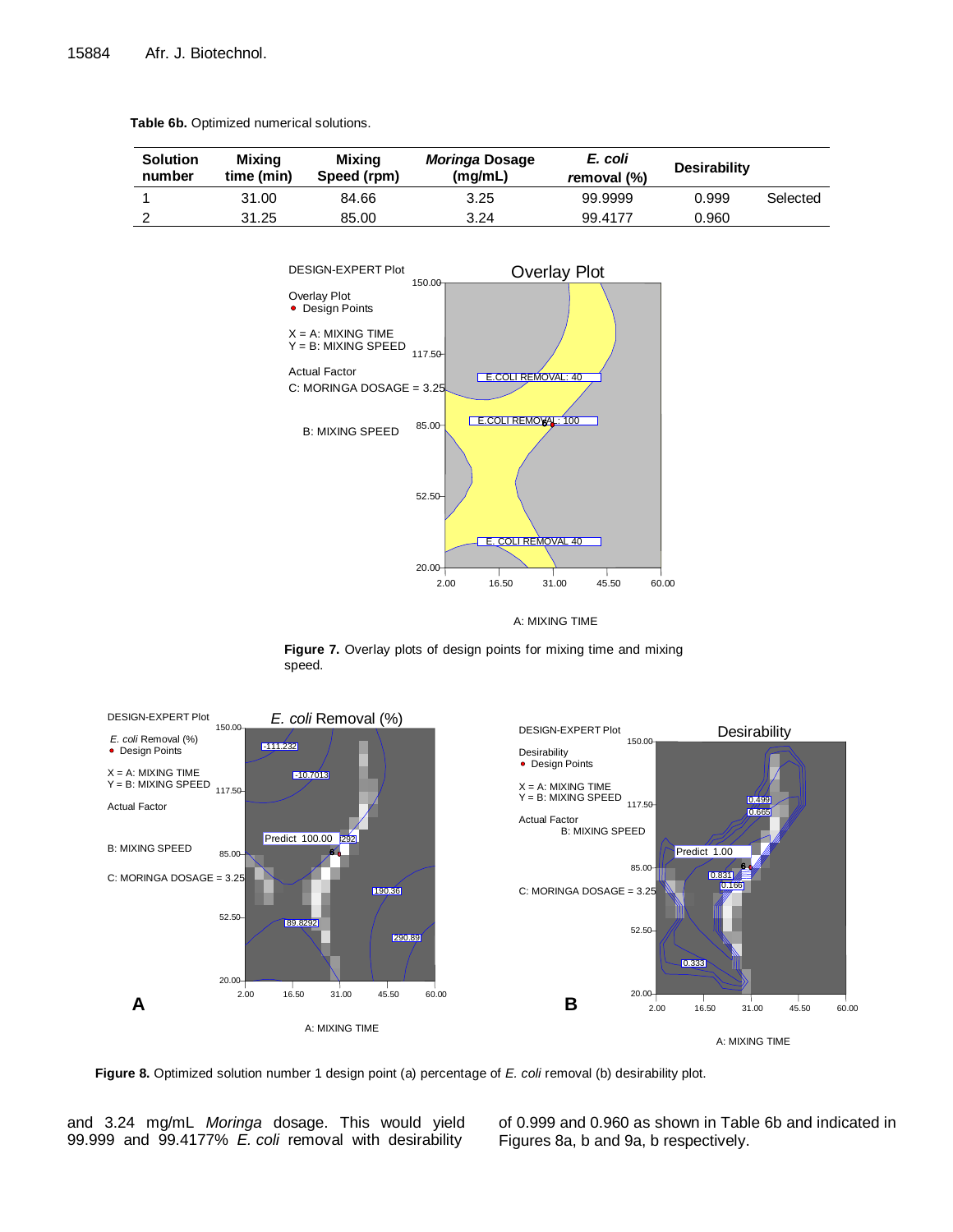| Experimental<br>run order | Factor 1                    | <b>Factor 2</b><br>Factor 3 |                           | Control E. coli count     | Experimental E. coli Count (x 10 <sup>5</sup> cfu/mL) |        |          |          | Response:                        | Predicted E. coli |
|---------------------------|-----------------------------|-----------------------------|---------------------------|---------------------------|-------------------------------------------------------|--------|----------|----------|----------------------------------|-------------------|
|                           | <b>Mixing time</b><br>(Min) | Mixing speed (rpm)          | Moringa dosage<br>(mg/mL) | (x 10 <sup>5</sup> cfu/mL | <b>Plate</b>                                          | Plate: | Plate 3. | Average+ | Observed E. coli<br>Removal (%)* | Removal (%)       |
| Centre Point              | 31.00                       | 85.00                       | 3.25                      | 36                        |                                                       |        |          |          | 100                              | 99.4167           |
| Predictive Model 1        | 31.00                       | 84.66                       | 3.25                      | 32                        |                                                       |        |          | 0.33     | 99.06                            | 99.9999           |
| Predictive model 2        | 31.25                       | 85.00                       | 3.24                      | 190                       |                                                       |        |          | 7.66     | 95.96                            | 99.4177           |

**Table 7.** Validation of Percentage *E. coli* removal of models using synthetic water.

\*After 2 h incubation time; +Average *E.coli* count from Plates 1, 2, and 3.

**Table 8.** Validation of percentage *E. coli* removal of models using surface water.

| Experimental<br><b>Run Order</b> | <b>Factor</b> 1             | <b>Factor 2</b>              | Factor 3                  | Control E. coli                        | Experimental E. coli Count (x 10 <sup>5</sup> cfu/mL) |         |          |          | <b>Response: Observed</b> | Predicted E. coli |
|----------------------------------|-----------------------------|------------------------------|---------------------------|----------------------------------------|-------------------------------------------------------|---------|----------|----------|---------------------------|-------------------|
|                                  | <b>Mixing Time</b><br>(Min) | <b>Mixing Speed</b><br>(rpm) | Moringa dosage<br>(mq/mL) | Count ( $x$ 10 <sup>5</sup><br>cfu/mL) | Plate 1                                               | Plate 2 | Plate 3. | Average+ | E. coli Removal (%)*      | Removal (%)       |
| Centre Point                     | 31.00                       | 85.00                        | 3.25                      | 24                                     |                                                       |         |          |          | 100                       | 99.4167           |
| Predictive Model 1               | 31.00                       | 84.66                        | 3.25                      |                                        |                                                       |         |          |          | 100                       | 99.9999           |
| Predictive model 2               | 31.25                       | 85.00                        | 3.24                      | 34                                     |                                                       |         |          | 0.66     | 98.03                     | 99.4177           |

\*After 2 h incubation time. +Average *E. coli* count from Plates 1, 2 and 3.

These response surface model predictions were used to verify the model.

## **Verification of predictive model**

Based on the findings above, an optimization study was carried out to evaluate the optimal operating conditions for the responses. The target was to obtain high *E. coli* removal within the extraction parameters where conside-ration of efficiency, energy conservation and feasibility of experiment were taken into account. Two solutions were generated by the software as indicated in Table 6b. Experiments were conducted at these conditions and comparison was made between the experimental results and the predicted results. The experiments were repeated using synthetic

water and surface water.

Table 7 shows the percentage of *E. coli* removal for both the centre point model and the predictive models using synthetic water, and the optimal condition for the *E. coli* removal with the predicted and experimental values. These showed that only small deviations were found between the experimental and predicted values, for the centre point and the first predictive model. There was, however, a difference of 3.47% between the experimental and predicted values for the second predictive model which was also within the 5% CI.

Table 8 shows the percentage of *E. coli* removal for both the centre point and predictive models using river water obtained from Rimin Gado dam reservoir, and the comparison of experimental versus predicted results in the two cases. Both results in Tables 7 and 8 indicated very close

agreement between experimental and pre-dicted results using synthetic and surface waters for the centre point and the predictive models. Thus the optimum values of the process variables were: mixing time  $-31.0$  min; mixing speed  $-85$  rpm; and *Moringa* dose of 3.25 mg/mL. These results also fall within the range of results obtained by Ali (2010) for optimization of operating conditions for application of *M. oleifera* in water coagulation. The model can therefore be used to optimize the process of bioactive antimicrobial compounds extraction from *M. oleifera* seeds.

## **Conclusion**

The response surface model was used to determine the optimum operating condition that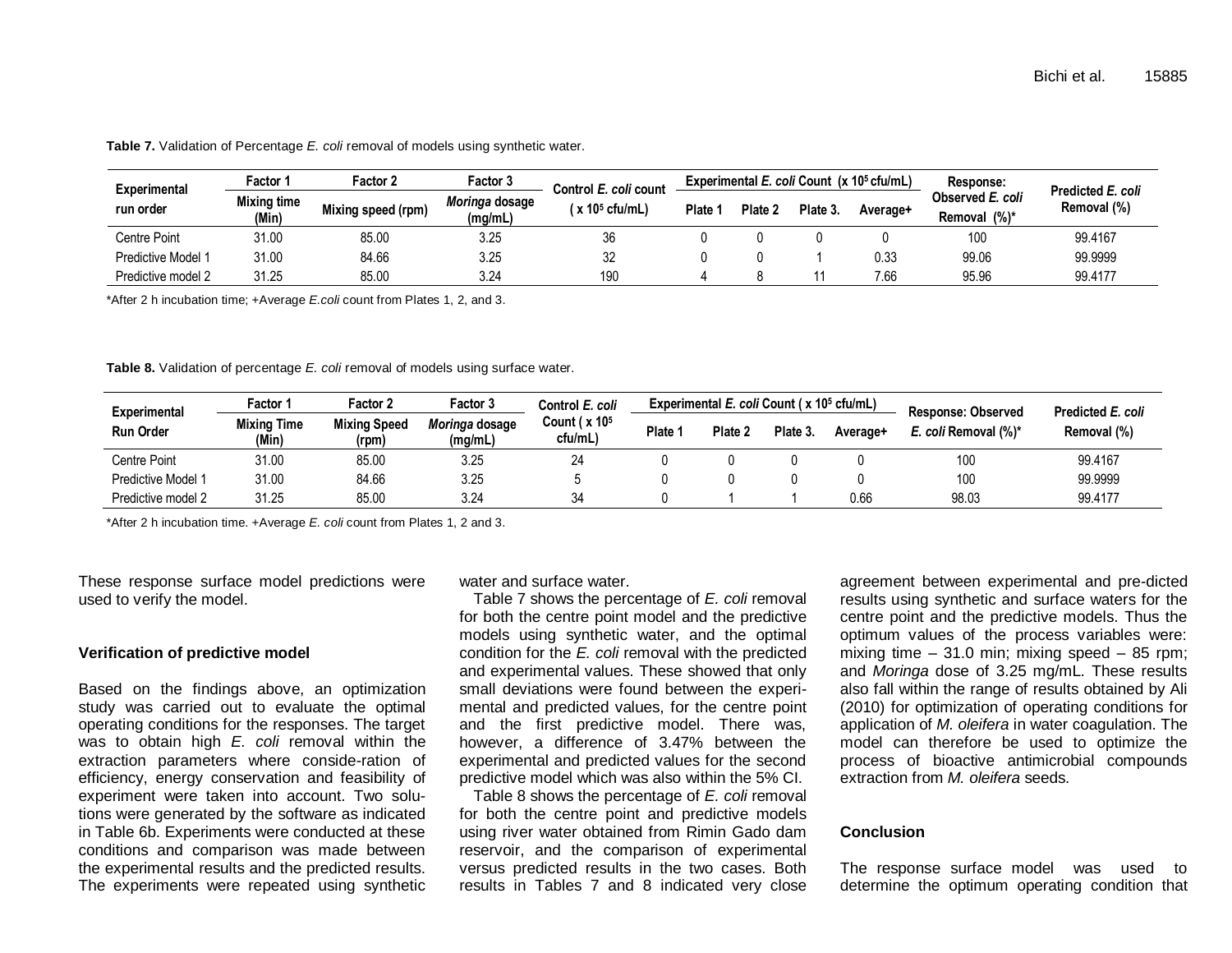

**Figure 9.** Optimized solution number 2 design point (a) percentage of *E. coli* removal (b) desirability plot.

yielded the highest antimicrobial compounds activities from *M. oleifera* seeds extracts. The analysis of variance (ANOVA) showed that the effects of mixing time, mixing speed and *Moringa* dosage were significant in the extraction process ( $p < 0.05$ ). Quadratic model was used in predicting the responses and the optimal conditions were determined as 31 min mixing time, 85 rpm mixing speed and 3.25 mg/mL *Moringa* dosage. The results show that the predicted and experimental values were not significantly different. Thus, it can be concluded that the model obtained can be used to optimize the process of antimicrobial bioactive compound extraction from defatted *M. oleifera* seeds.

## **ACKNOWLEDGEMENT**

The funding for this research work was provided by the Bayero University, Kano-Nigeria through the MacArthur Foundation Grant. Part of the work was carried out in the laboratories of the Biotechnology Engineering Research Unit (BERU), Department of Biotechnology Engineering, Inter-national Islamic University Malaysia.

## **REFERENCES**

- Ali EN (2010). Application of *Moringa oleifera* Seeds Extract in Water Treatment; PhD Thesis Submitted to Department of Biotechnology Engineering, International Islamic University Malaysia, Kuala Lumpur, Malaysia.
- Atkinson AC, Doney AN (1992). Optimum Experimental Designs. Oxford University Press. Oxford.
- Berger MR, Habs M, John AA, Schmahi D (1984). Toxicological

assessment of seeds from *Moringa oleifera* and M. s*tenopetala* two efficient primary coagulants for domestic water treatment of tropical waters. East Afr. Med. J. pp. 712-716.

- Bichi MH (2011). Kinetics and Application of Moringa oleifera Seeds Extract in Water Treatment. PhD Seminar Paper. Department of Civil Engineering, Bayero University Kano.
- Bina B (1991). Investigations into the use of natural plant coagulants in the removal of bacteria and bacteriophage from turbid waters. Ph.D thesis, University of Newcastle Upon Tyne.
- Bukar A, Uba A, Oyeyi TI (2010). Antimicrobial Profile of *Moringa oleifera* Lam extracts against some Food – borne Microorganisms. Bayero J. Pure Appl. Sci. 3(1):43-48
- Eilert U, Wolters B, Nahrstedt (1981). The antibiotic Principle of *Moringa oleifera* and *Moringa stenopetala.* Plant Medica 12:55-61.
- Fisch F, Suarez M, Mermoud N (2004). Flo antibacterial peptide from the tropical tree *Moringa oleifera*: A template for novel antibacterial agents. Travail de diploma, Universite De Lausanne, Lausanne, février.
- Folkard GK, Sutherland JP, Grant WP (1989). Optimization on the use of natural coagulants for water purification. Technical report No. R4254. Department of Engineering, University of Leicester.
- Folkard, GK, Sutherland JP, Grant JP (1992). Natural coagulants at Pilot Scale. 18th WEDC conference; Water, Environment and Management; Proc. pp. 55-58.
- Gan C-Y, Latiff AA (2011). Optimization of the Solvent Extraction of Bioactive Compounds from *Parkia speciosa* pod using Response Surface Methodology. Food Chem. 124:1277-1283.
- Jahn SAA (1986). Proper use of African natural coagulants for rural water supplies- Research in the Sudan and a guide to new projects. GTZ Manual No. 191.
- Jahn SAA (1988). Using *Moringa oleifera* seeds ascoaguta1 in developing countries. J.A.W.W.A. pp. 43-50. (June, 1988).
- Jahn SAA, Dirar H (1979). Studies on natural coagulants in the Sudan with special reference to *Moringa oleifera* seeds. Water Serv. Assoc. (5):90-97.
- Kalogo Y, Rosillon F, Hammes F, Verstraete W (2000). Effect of a water extract of *Moringa oleifera* seeds on the hydrolytic microbial species diversity of a UASB reactor treating domestic wastewater. Lett. Appl. Microbiol. 31:259-264.
- Madsen M, Schlundt J, Fadil EO (1987). Effect of Water coagulated by